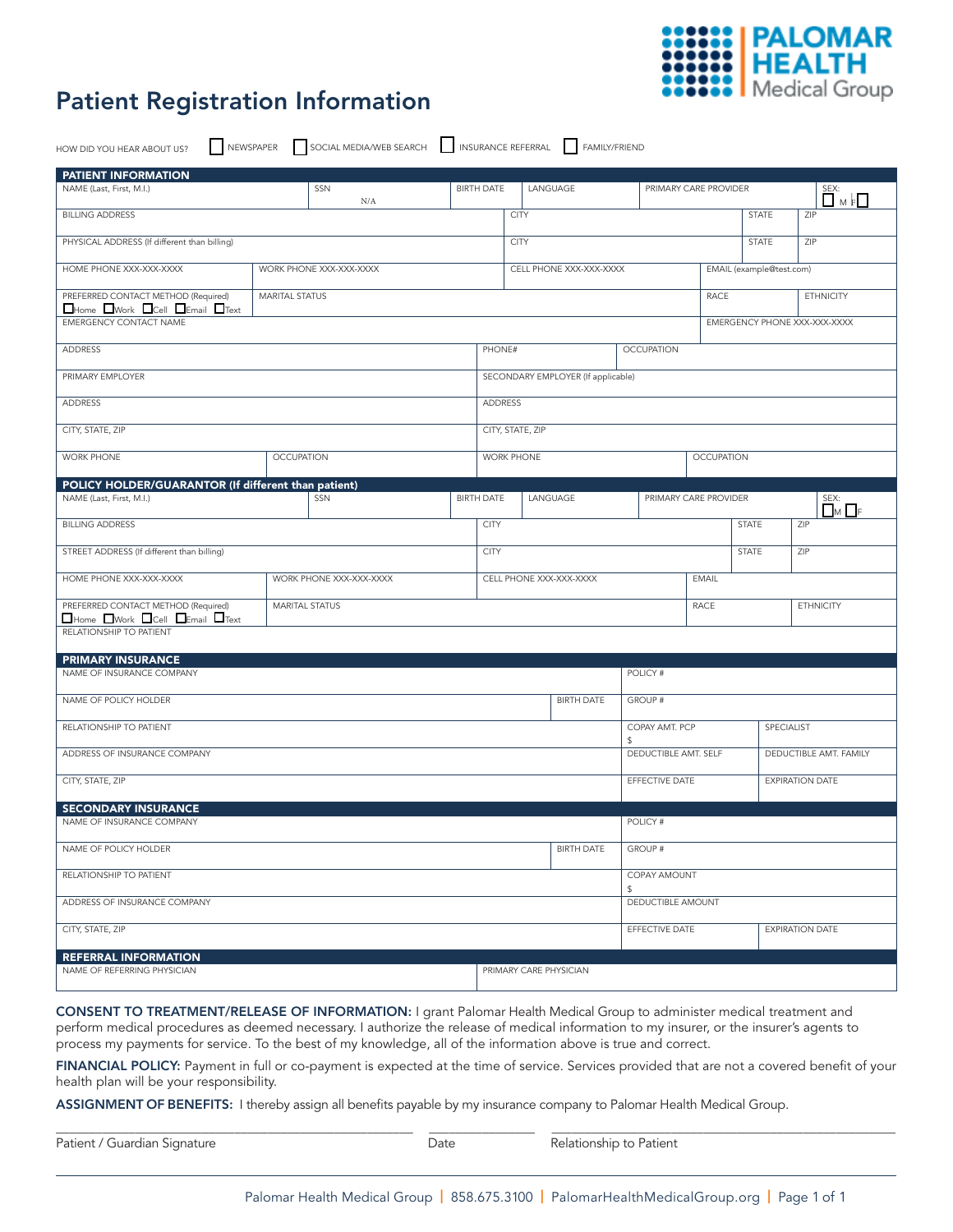# **Patient Financial Agreement**



#### **PATIENT INFORMATION**

**Deductible/Co-Insurance:** All applicable co-insurance and deductibles are due at the time of service. An estimate will be provided and payment is required before services are rendered. This does not constitute final payment and any additional balance due after the insurance claim is adjudicated will be due upon receipt of a bill. **Initials** 

**Co-Payments:** Your insurance company requires us to collect co-payments at the time of service. Due to state and federal laws, co-payments will not be waived. **Initials** 

**Checks:** Returned checks may be subject to a \$30.00 fee. **Initials \_\_\_\_**

**Cash Pay Patients:** The amounts you pay for today's scheduled office visit may not be your final payment. Other costs that may be accrued for today's appointment are including, but not limited to, laboratory tests, X-ray tests, any injections, special procedures or additional office visit charges. **Initials \_\_\_\_**

**Claims Submission:** As a courtesy, Palomar Health Medical Group will bill your insurance. A quote of benefits is not a guarantee of payment. We will submit your claims and assist you until claim is resolved. Payment from your insurance company is expected within 45 days. After 45 days, we will look to you for full payment. You are responsible for all noncovered services according to your insurance company's guidelines. If we receive notification that you are not eligible for coverage or we are not contracted with your insurance, you will be responsible for all charges incurred and payment is due upon receipt of the bill. Your insurance company may need you to supply certain information directly to them. It is your responsibility to comply with their request in a timely manner. You are responsible to provide a copy of your most recent insurance cards for all applicable health plans. Accounts that are 90 days past due may be referred to a collection agency. **Initials \_\_\_\_**

**Preventative Care Services:** Routine exams may be covered by your insurance. When a medical concern is addressed at the time of your visit, preventative benefits will no longer apply. Additional fees may incur including but not limited to co-pays, deductibles and co-insurance. **Initials \_\_\_\_**

**Ancillary Services:** Laboratory and outpatient radiology procedures will be billed separately by an outside provider. Please contact them directly with any questions regarding your bill. **Initials** 

**Assignment of Benefits:** Authorization is hereby granted to release information as may be necessary (in compliance with HIPAA guidelines) to process and complete my insurance claim and payment of medical benefit is to be paid directly to Palomar Health Medical Group for all services rendered. **Initials \_\_\_\_**

**Missed Appointments:** Please note a \$25.00 cancellation fee will apply for missed appointments or failure to cancel within 24 hours prior to your scheduled appointment time. These charges will be your responsibility and billed directly to you. Please help us to serve you better by keeping your regularly scheduled appointment.

If at any time you should experience financial hardship and need to make special payment plan arrangements, please contact our billing office.

I have read and understand the above statements. I**nitials \_\_\_\_**

\_\_\_\_\_\_\_\_\_\_\_\_\_\_\_\_\_\_\_\_\_\_\_\_\_\_\_\_\_\_\_\_\_\_\_\_\_\_\_\_\_\_\_\_\_\_\_\_\_\_\_\_\_\_ \_\_\_\_\_\_\_\_\_\_\_\_\_

\_\_\_\_\_\_\_\_\_\_\_\_\_\_\_\_\_\_\_\_\_\_\_\_\_\_\_\_\_\_\_\_\_\_\_\_\_\_\_\_\_\_\_\_\_\_\_\_\_\_\_\_\_\_ \_\_\_\_\_\_\_\_\_\_\_\_\_

I agree to comply with the financial policies of Palomar Health Medical Group and, I understand that I am financially responsible for payment of all medical services or treatment(s) administered with my account.

Patient / Guardian Signature **Date** Date

Patient Name (Please print) and the control of Birth Date of Birth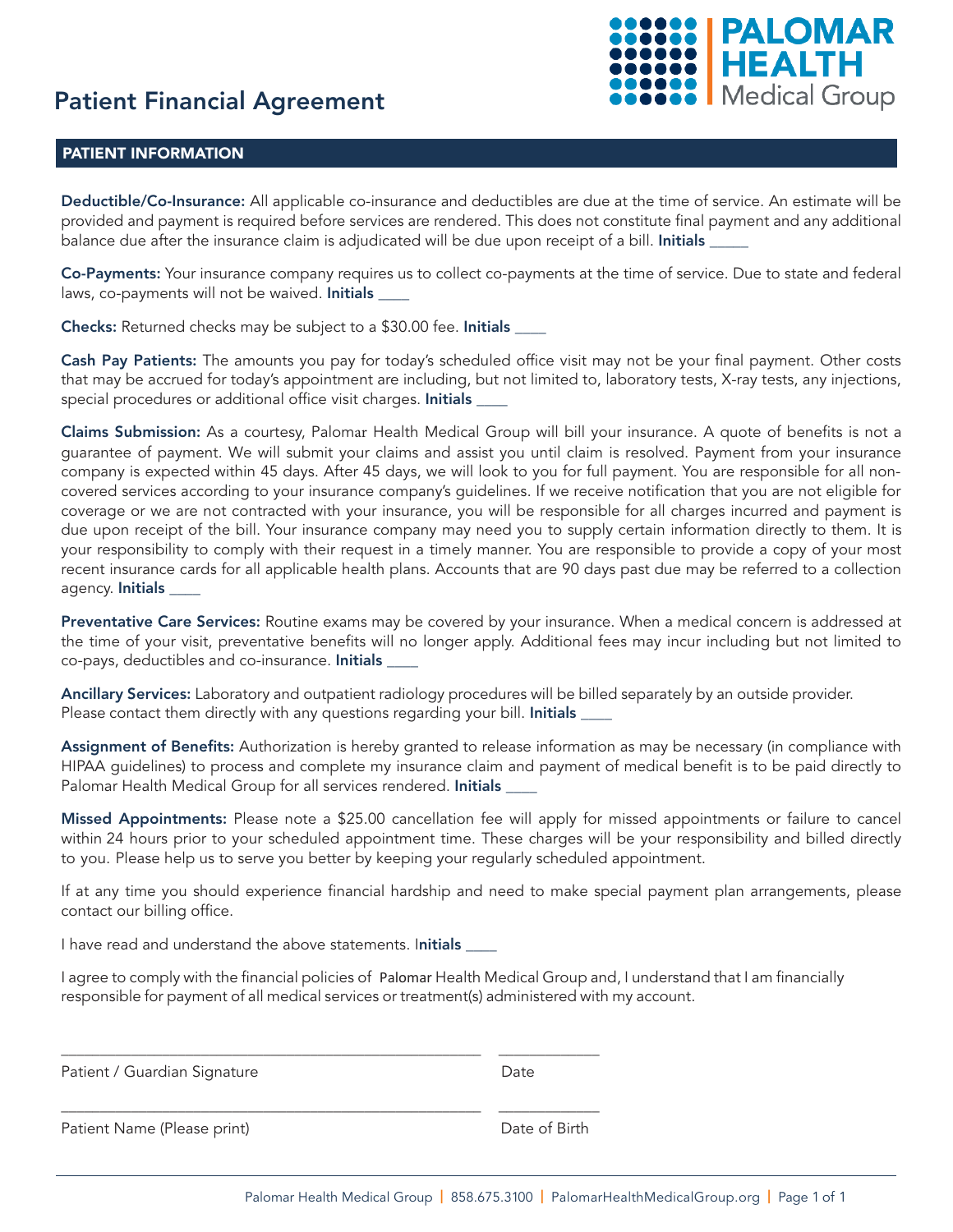

Completion of this document authorizes the disclosure and use health information about you. Failure to provide all information requested may invalidate this authorization.

| <b>PATIENT INFORMATION</b> |                      |
|----------------------------|----------------------|
| *NAME (Last, First, M.I.)  | MAIDEN OR OTHER NAME |
| *DATE OF BIRTH             | PHONE                |

I, \_\_\_\_\_\_\_\_\_\_\_\_\_\_\_\_\_\_\_\_\_\_\_\_\_\_\_\_\_\_\_\_\_\_\_\_\_\_\_\_\_(patient) (please print) hereby authorize **Palomar** Health Medical Group to release any and all information about my *health, medical condition* or *billing for services* to members of family or other persons, as specified below. This includes verbal discussions with the medical/nursing staff and copies of my medical record.

| <b>DESIGNATED PERSONS</b>                                                               |       |  |  |
|-----------------------------------------------------------------------------------------|-------|--|--|
| <b>NAME</b>                                                                             | PHONE |  |  |
| <b>NAME</b>                                                                             | PHONE |  |  |
| NAME                                                                                    | PHONE |  |  |
| <b>NAME</b>                                                                             | PHONE |  |  |
| <b>NAME</b>                                                                             | PHONE |  |  |
| <b>NAME</b>                                                                             | PHONE |  |  |
| <b>NAME</b>                                                                             | PHONE |  |  |
| <b>NAME</b>                                                                             | PHONE |  |  |
| <b>NAME</b>                                                                             | PHONE |  |  |
| NAME                                                                                    | PHONE |  |  |
| *THE PURPOSE OF THIS RELEASE IS                                                         |       |  |  |
| $\boxtimes$ At my request $\Box$ Continuing medical care                                |       |  |  |
| Specify limitations (if any) on the use of the information: ___________________________ |       |  |  |
|                                                                                         |       |  |  |
|                                                                                         |       |  |  |
|                                                                                         |       |  |  |
|                                                                                         |       |  |  |
|                                                                                         |       |  |  |
|                                                                                         |       |  |  |
|                                                                                         |       |  |  |
|                                                                                         |       |  |  |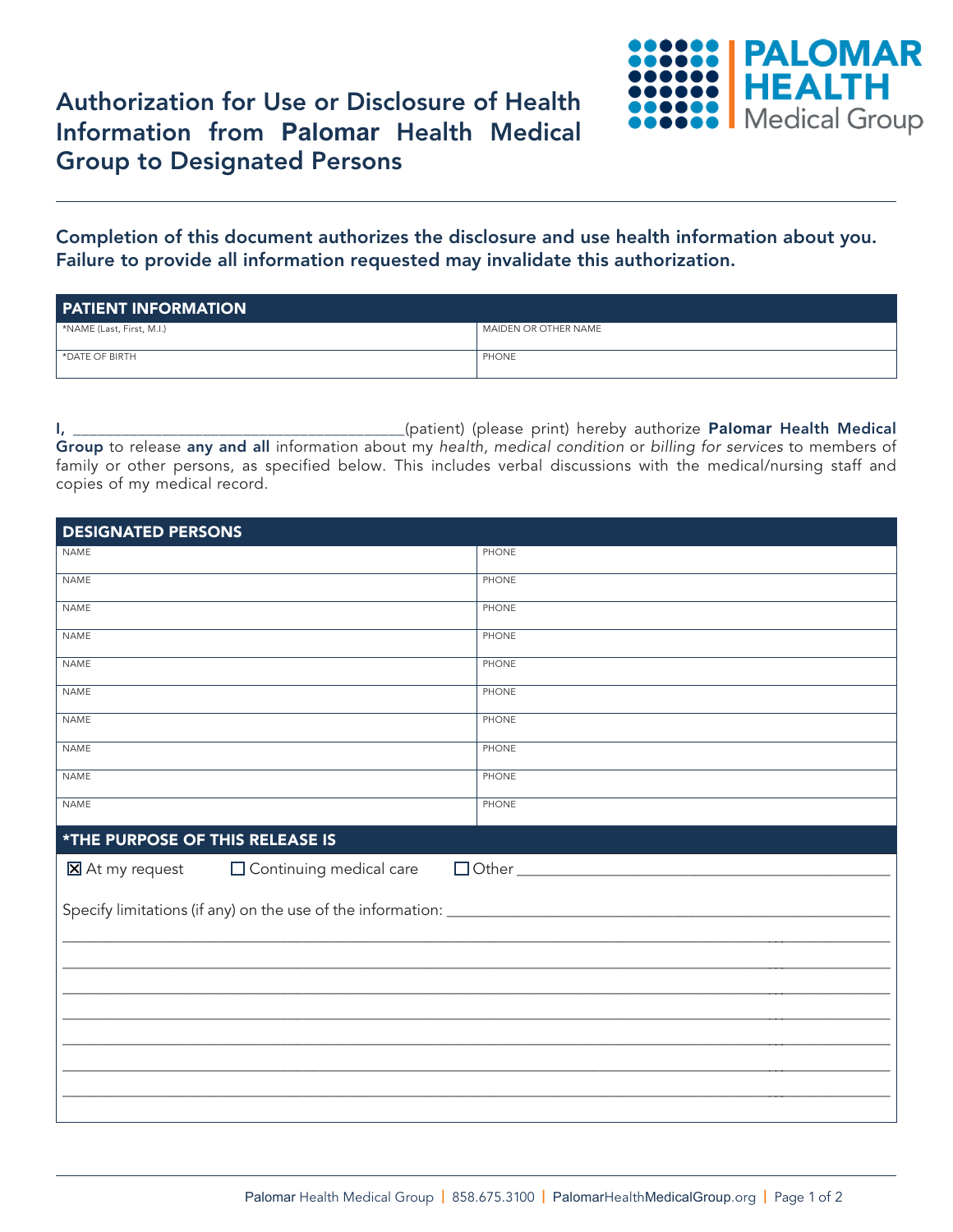#### Authorization for Use or Disclosure of Health Information from **Palomar** Health Medical Group to Designated Persons



#### \*Expiration of Authorization

This authorization becomes effective upon signing and will expire upon my written revocation.

#### Patient Rights

\*

I, the patient or the patient's legal representative, understand that:

› I may revoke this authorization at any time in writing, signed by me or on my behalf and delivered or mailed to:

Palomar Health Medical Group 15611 Pomerado Road Poway, CA 92064

If I revoke this authorization, the revocation will not have any effect on actions taken prior to Palomar Health Medical Group receiving the revocation.

- › Information disclosed pursuant to this authorization could be re-disclosed by the recipient and may no longer be protected by federal privacy law (HIPAA). However, California law prohibits the person receiving my health information from making further disclosure of it unless another authorization for such disclosure is obtained from me or unless such disclosure is specifically required or permitted by law.
- › I have a right to a copy of this Authorization.

| Patient / Guardian Signature                           | Date |
|--------------------------------------------------------|------|
| $\star$                                                |      |
| If Legal Representative, State Relationship to Patient |      |
| Verified By                                            |      |
| Document Type                                          |      |
| *Required for valid Authorization                      |      |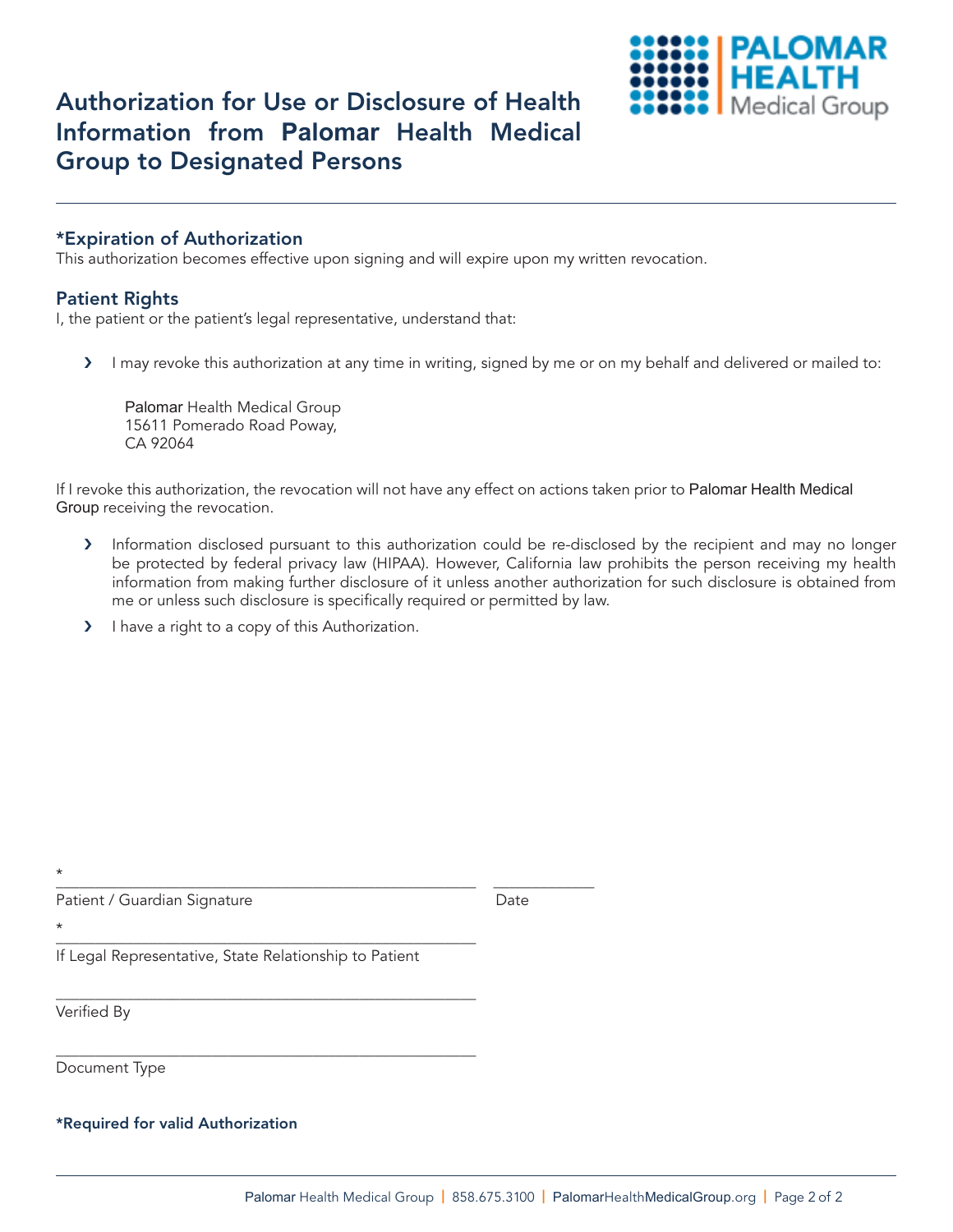#### **Patient Diversity Form**



#### **PATIENT INFORMATION**

Dear Palomar Health Medical Group Patient:

The Federal Government requests the following questions be asked of every patient. Please select the preference that fits you the best and return this to the front office person. *\*\* See below for race and ethnicity descriptions*

| I identify my race as: (Please check one)        | American Indian or Alaska Native          |
|--------------------------------------------------|-------------------------------------------|
| I decline to self identify.                      | Asian                                     |
|                                                  | Black, African American                   |
|                                                  | Native Hawaiian or other Pacific          |
|                                                  | Islander Other Pacific Islander           |
|                                                  | Other Race-<br><u>ـــــــــــــــــــ</u> |
|                                                  | White                                     |
| I identify my ethnicity as: (Please check one)   |                                           |
|                                                  | <b>Central American</b>                   |
| I decline to self identify.                      | Cuban                                     |
|                                                  | Dominican                                 |
|                                                  | Hispanic or Latino / Spanish              |
|                                                  | Latin / American / Latin, Latino Mexican  |
|                                                  | Not Hispanic / Latino                     |
|                                                  | <b>Puerto Rican</b>                       |
|                                                  | South American                            |
|                                                  | Spaniard                                  |
| My Language Preference is: (Please<br>check one) |                                           |
|                                                  | English                                   |
|                                                  | Spanish                                   |
|                                                  | Tagalog                                   |
|                                                  | Russian                                   |
|                                                  | Persian / Farsi                           |
|                                                  | Other (Please specify)                    |

*\*\*Race is defined as a "person's self-identification with one or more social group".*

*\*\*Ethnicity is defined as a "person's self-identification based on nationality, language, culture and religion, geography or family's origin."*

*DO NOT FILE IN NG*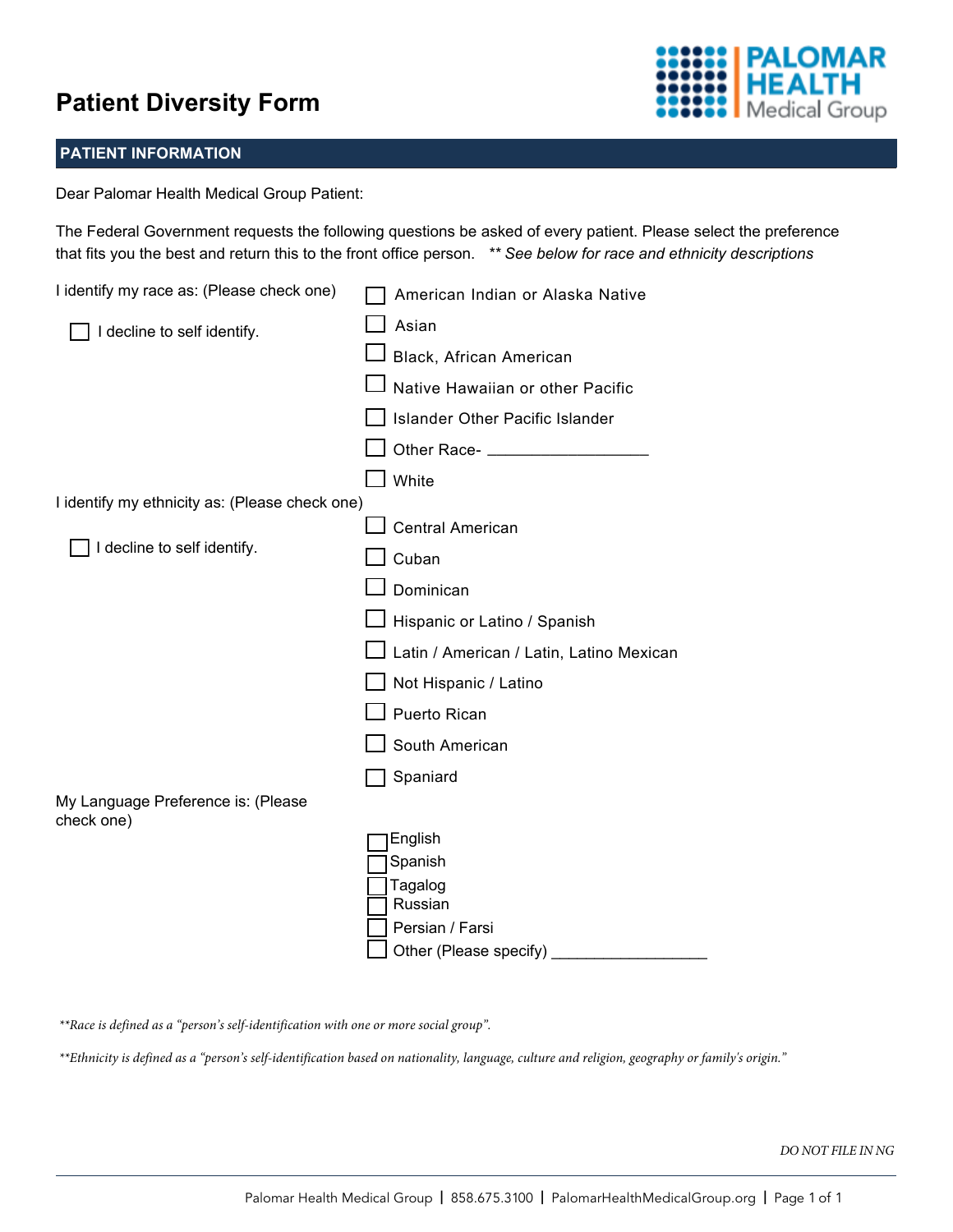Effective April 14, 2003 Revised September 10, 2013; March 23, 2015; July 29, 2019

# Notice of *Privacy* Practices

If you have any questions about this notice, please contact the Palomar Health Medical Group Privacy Office at 1.877.376.3930. This notice describes Palomar Health Medical Group's practices and that of:

- > Any health care professional authorized to enter information into your health record.
- > All departments and clinic sites of Palomar Health Medical Group.
- > Any member of a volunteer group we allow to help you while you are in our care.
- > All employees, staff and other Palomar Health Medical Group personnel.
- > Affiliated Physicians

All these entities, sites and locations follow the terms of this notice. In addition, these entities, sites and locations may share medical information with each other for treatment, payment or health care operations purposes described in this notice.

The providers participating in this notice (referred to as "we") understand that medical information about you and your health is personal. We are committed to protecting medical information about you. We create a record of the care and services you receive during your visit with us. We need this record to provide you with quality care and to comply with certain legal requirements. This notice applies to all of the records of your care generated by any of the Palomar Health Medical Group sites or affiliated entities, whether made by Palomar Health Medical Group personnel or your personal doctor. Your personal doctor may have different policies or notices regarding the doctor's use and disclosure of your medical information created in the doctor's office or clinic. This notice tells you about the ways we may use and disclose your medical information. This notice also describes your rights and certain obligations we have regarding the use and disclosure of medical information.

**Treatment** – We may use medical information about you to provide you with medical treatment or services. We may disclose medical information about you to doctors, nurses, technicians, pharmacists, health care students or other Palomar Health Medical Group personnel and workforce members who are involved in providing for your well-being during your visit with us. For example, a doctor treating you for a broken leg may need to know if you have diabetes because diabetes may slow the healing process. Additionally, the doctor may need to tell the dietitian if you have diabetes so we can arrange for appropriate meals. Different departments within Palomar Health Medical Group also may share medical information about you in order to coordinate the different things you need, such as prescriptions, lab work and X-rays. We also may disclose medical information about you to people outside of Palomar Health Medical Group who may be involved in your medical care after you leave us, such as skilled nursing facilities, home health agencies and physicians or other practitioners, including, without limitation, your primary care provider, so they can provide care or coordinate continuing care.

We are required by law to make sure that medical information that identifies you is kept private (with certain exceptions), to notify you of our legal duties and privacy practices with respect to medical information about you, to notify you if a breach of your medical information occurs, and to follow the terms of the notice of privacy practices currently in effect.

# HOW WE MAY USE AND DISCLOSE HEALTH INFORMATION ABOUT YOU

For Payment – We may use and disclose your medical information so that the treatment and services you receive at our facilities or from us may be billed and payment collected from you, an insurance company, a third party or a collection agency For example, we may need to give information about a medical service you received at a PHMG clinic to your health plan so it will pay us or reimburse you for the medical service. We may also tell your health plan about a proposed treatment to determine whether your plan will cover the treatment. We may also provide basic information about you and your health plan, insurance company or other source of payment to practitioners outside the hospital who are involved in your care, to assist them in obtaining payment for services they provide to you.

For each category of uses or disclosures we will explain what we mean and try to give some examples. Not every use or disclosure in a category will be listed. However, all of the ways we are permitted to use and disclose information will fall within one of the categories.

# DISCLOSURE AT YOUR REQUEST

We may disclose information when requested by you. This disclosure at your request may require a written authorization

by you.

For Health Care Operations - We may use and disclose medical information about you for health care and business operations, a variety of activities necessary to run our health care facilities and ensure all of our patients receive quality care. For example, we may use medical information to review the quality and safety of our treatment and services, to evaluate the performance of our staff in caring for you, or for business planning, management and administrative services. We may also use and disclose your medical information to an outside company that performs services for us such as accreditation, legal, computer or auditing services. These outside companies are called business associates and are required by law to keep your medical information confidential. We may also disclose information to doctors, nurses, technicians, medical students and other hospital personnel for review and learning purposes. We may remove information that identifies you from this set of medical information so others may use it to study health care and health care delivery without learning who the specific patients are.

**Fundraising Activities** – We may use information about you, or disclose such information to a foundation related to Palomar Health Medical Group, to contact you in efforts to raise money for our health care organization and its operations. You have the right to opt out of receiving fundraising communications. If you receive a fundraising communication, it will tell you how to opt out.

Marketing and Sale - Most uses and disclosures of medical information for marketing purposes, and disclosures that constitute a sale of medical information, require your authorization.

To Individuals Involved in your Care or Payment for your Care - We may release medical information about you to a friend or family member who is involved in your medical care. We may also give information to someone who helps pay for your care. In addition, we may disclose medical information about you to an organization assisting in a disaster relief effort so your family can be notified about your condition, status and location.

For Research - Under certain circumstances, we may use and disclose medical information about you for research purposes. For example, a research project may involve comparing the health and recovery of all patients who received one medication to those who received another, for the same condition. All research projects, however, are subject to a special approval process. This process evaluates a proposed research project and its use of medical information, trying to balance the research needs with patients' need for privacy of their medical information. Before we use or disclose medical information for research, the project will have been approved through this research approval process, but we may, however, disclose medical information about you to people preparing to conduct a research project, for example, to help them look for patients with specific medical needs, as long as the medical information does not leave our facilities or offices.

As Required by Law - We will disclose medical information about you when required to do so by federal, state or local law.

To Avert a Serious Threat to Health or Safety - We may use and disclose medical information about you when necessary to prevent a serious threat to your health and safety or the health and safety of the public or another person. Any disclosure, however, would only be to someone able to help prevent the threat.

Psychotherapy Notes - Most uses and disclosures of psychotherapy notes require your authorization.

Organ and Tissue Donation - We may release medical information to organizations that handle organ procurement or organ, eye or tissue transplantation or to an organ donation bank, as necessary to facilitate organ or tissue donation and transplantation.

Military and Veterans - If you are a member of the armed forces, we may release medical information about you as required by military command authorities. We may also release medical information about foreign military personnel to the appropriate foreign military authority.

Workers' Compensation - We may release medical information about you for workers' compensation or similar programs. These programs provide benefits for work-related injuries or illness.

Public Health Activities - We may disclose medical information about you for public health activities. These activities generally include the following:

- > To prevent or control disease, injury or disability;
- > To report births and deaths;
- > To report regarding the abuse or neglect of children, elders and dependent adults;
- > To report reactions to medications or problems with products;
- › To notify people of recalls of products they may be using;
- › To notify a person who may have been exposed to a disease or may be at risk for contracting or spreading a disease or condition;

Health Oversight Activities - We may disclose medical information to a health oversight agency for activities authorized by law. These oversight activities include, for example, audits, investigations, inspections and licensure.

Lawsuits and Disputes - If you are involved in a lawsuit or a dispute, we may disclose medical information about you in response to a court or administrative order. We may also disclose medical information about you in response to a subpoena, discovery request or other lawful process by someone else involved in the dispute, but only if efforts have been made to tell you about the request (which may include written notice to you) or to allow you to obtain an order protecting the information requested.

Law Enforcement - We may release medical information if asked to do so by a law enforcement official:

- In response to a court order, subpoena, warrant, summons or similar process;
- > To identify or locate a suspect, fugitive, material witness or missing person;
- › About the victim of a crime if, under certain limited circumstances, we are unable to obtain the person's agreement;
- › About a death we believe may be the result of criminal conduct;
- > About criminal conduct at our facility(ies); and
- › In emergency circumstances to report a crime; the location of the crime or victims; or the identity, description or location of the person who committed the crime.

Coroners, Medical Examiners and Funeral Directors - We may release medical information to a coroner or medical examiner. This may be necessary, for example, to identify a deceased person or determine the cause of death. We may also release medical information about patients of the hospital to funeral directors as necessary to carry out their duties.

National Security and Intelligence Activities - We may release medical information about you to authorized federal officials for intelligence, counterintelligence and other national security activities authorized by law.

Protective Services for the President and Others - We may disclose medical information about you to authorized federal officials so they may conduct investigations or provide protection to the President, other authorized persons or foreign heads of state.

Inmates – If you are an inmate of a correctional institution or under the custody of a law enforcement official, we may disclose medical information about you to the correctional institution or law enforcement official a s a uthorized o r required by law. This disclosure would be necessary 1) for the institution to provide you with health care; 2) to protect your health and safety or the health and safety of others; or 3) for the safety and security of the correctional institution.

Special Categories of Information – In some circumstances, your health information may be subject to restrictions that may limit or preclude some uses or disclosures described in this notice. For example, there are special restrictions on the use or disclosure of certain categories of information — e.g., tests for HIV or treatment for mental health conditions or alcohol and drug abuse.

Health Information Exchange (HIE) - We may share your health information electronically with other organizations where you receive health care. Sharing information electronically is a faster way to get your health information to the health care providers treating you. HIE participants are required to meet rules that protect the privacy and security of your health and personal information.

Secure Patient Portal – We have established a web-based system, called a Patient Portal, which allows us to securely communicate and transfer health care information to you. With your consent, you will receive a user ID and password to access the Patient Portal. If your user ID or password to your Patient Portal is obtained by another person, your medical information is subject to improper disclosure. Please notify us immediately if you feel your Patient Portal is being improperly accessed.

You have the right to a paper copy of this notice upon request. You may ask us to give you a copy of this notice at any time. Even if you have agreed to receive this notice electronically, you are still entitled to a paper copy of this notice. You may obtain a copy of this notice at our website: PalomarHealth.org.

**Changes to this Notice** – We reserve the right to change this notice at any time, and to make the new notice effective for all medical information we maintain, including medical information we already have about you as well as any information we receive in the future. We will post a copy of the current notice in all of our departments and clinic sites.

Complaints - If you believe your privacy rights have been violated, you may file a complaint with us or with the Secretary of the U.S. Department of Health and Human Services. You may file a complaint with us by contacting the Privacy Officer by telephone at 1.877.376.3930 or in writing to Palomar Health Medical Group, Privacy Officer, 15611 Pomerado Road, Suite 400, Poway, CA 92064. You will not be penalized or retaliated against for filing a complaint.

Complaints – Other uses and disclosures of medical information not covered by this notice or the laws that apply to us will be made only with your written permission. If you provide us permission to use or disclose medical information about you, you may revoke that permission, in writing, at any time. If you revoke your permission, this will stop any further use or disclosure of your medical information for the purposes covered by your written authorization, except if we have already acted in reliance on your permission. You understand that we are unable to take back any disclosures we have already made with your permission, and that we are required to retain our records of the care that we provided to you.



- › To notify the appropriate government authority if we believe a patient has been the victim of abuse, neglect or domestic violence. We will only make this disclosure if you agree or when required or authorized by law;
- › To notify emergency response employees regarding possible exposure to HIV/AIDS, to the extent necessary to comply with state and federal laws.

These activities are necessary for the government to monitor the health care system, government programs and compliance with civil rights laws.

## YOUR RIGHTS REGARDING YOUR MEDICAL INFORMATION WE MAINTAIN ABOUT YOU

You have rights regarding the medical information we maintain about you. To exercise your rights regarding medical information we maintain about you, you must submit a written request to Palomar Health Medical Group, Privacy Office, 15611 Pomerado Road, Suite 400, Poway, CA 92064.

## RIGHT TO INSPECT AND COPY

You have the right to inspect and/or obtain a copy of your medical information, including lab test results. You can ask for an electronic or paper copy of your medical information.

We may deny your request to inspect and obtain a copy in very limited circumstances. If you are denied access to medical information, you may request that the denial be reviewed.

## RIGHT TO AMEND

If you feel that medical information we have about you is incorrect or incomplete, you may ask us to amend the information. You have the right to request an amendment for as long as the information is kept by or for Palomar Health Medical Group. Your request must be made in writing, and you must provide a reason that supports your request. We may deny your request as authorized by law.

Even if we deny your request for amendment, you have the right to submit a statement of disagreement.

#### RIGHT TO AN ACCOUNTING OF DISCLOSURES

You have the right to request an accounting of disclosures. This is a list of the disclosures we made of medical information about you other than our own uses for treatment, payment and health care operations, and with other exceptions pursuant to law. Your request must state a time period which may not be longer than six years and may not include dates before April 14, 2003. The first list you request within a12-month period will be free. For additional lists, we may charge you for the costs of providing the list.

## RIGHT TO REQUEST RESTRICTIONS

You have the right to request a restriction or limitation on the medical information we use or disclose about you for treatment, payment or health care operations; for use in a facility directory; or to family members and others involved in your care. We are not required to agree to your request, except to the extent that you request us to restrict disclosure to a health plan or insurer for payment or health care operations purposes if you, or someone else on your behalf (other than the health plan or insurer), has paid for the item or service out of pocket in full.

# RIGHT TO REQUEST CONFIDENTIAL COMMUNICATIONS

You have the right to request that we communicate with you about medical matters in a certain way or at a certain location. We will accommodate all reasonable requests. Your request must specify how or where you wish to be contacted.

# RIGHT TO A PAPER COPY OF THIS NOTICE

# This notice describes how medical information about you may be used and disclosed and how you can get access to this information. Please review it carefully.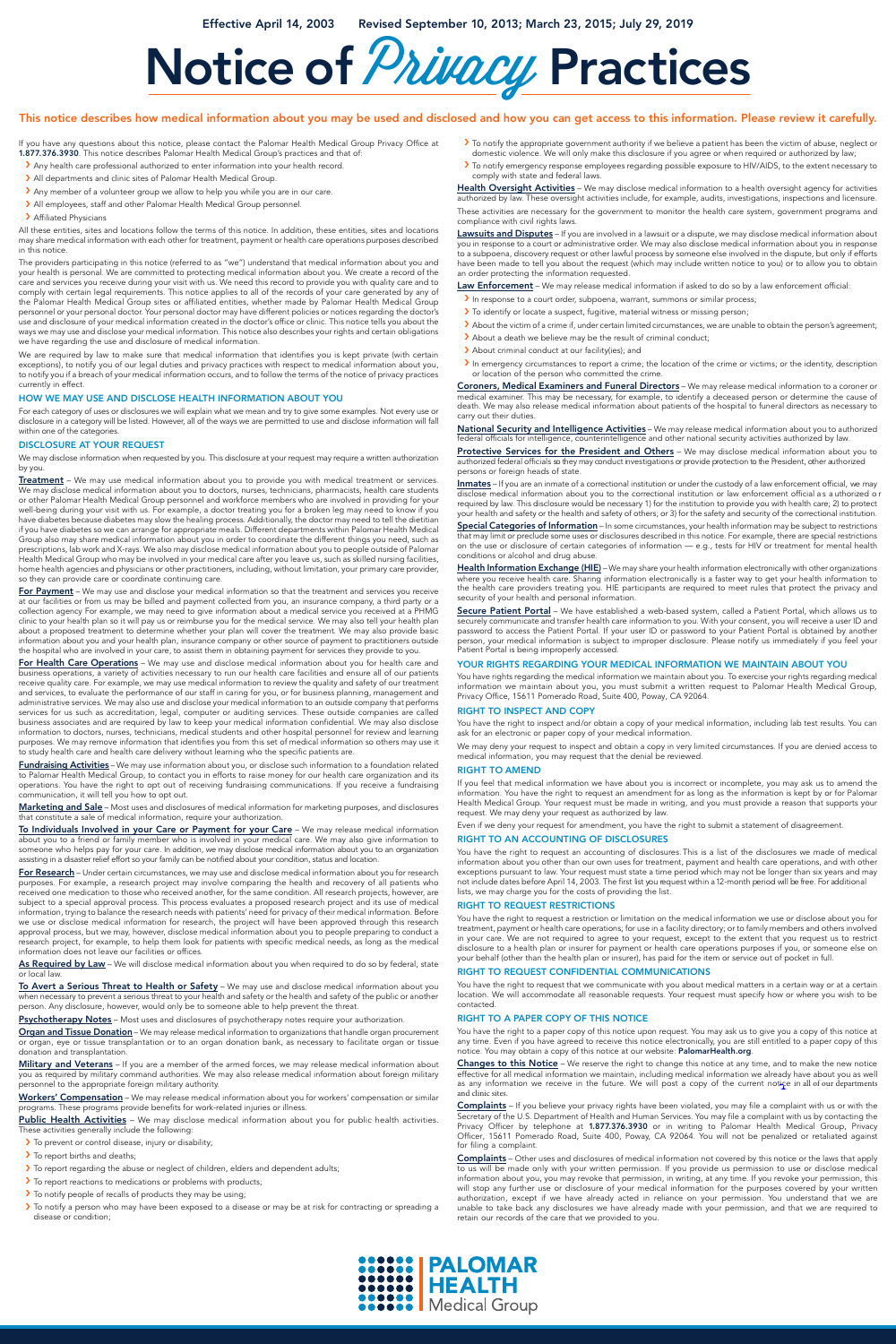# **Notice Of Privacy Practices**

|               | Patient Label Here |
|---------------|--------------------|
| Patient Name: |                    |
| DOB:          | MRN:               |

#### **Acknowledgement of Receipt**

#### **PATIENT INFORMATION**



**PALOMAR** 

**Medical Group** 

**HEALTH** 

By signing this form, the patient acknowledges receipt of the "Notice of Privacy Practices" of Palomar Health Medical Group. Our "Notice of Privacy Practices" provides information about how we may use and disclose protected health information. We encourage you to read it in full.

**I acknowledge receipt of the "Notice of Privacy Practices" of** Palomar **Health Medical Group.**

| Patient / Guardian Signature | Date |
|------------------------------|------|
|------------------------------|------|

If legal representative, state relationship to patient

\_\_\_\_\_\_\_\_\_\_\_\_\_\_\_\_\_\_\_\_\_\_\_\_\_\_\_\_\_\_\_\_\_\_\_\_\_\_\_\_\_\_\_\_\_\_\_\_\_\_\_\_\_\_

 $\Box$  I would like to receive a copy of any amended Notice of Privacy Practices via e-mail. My email address is: \_\_\_\_\_\_\_\_\_\_\_\_\_\_\_\_\_\_\_\_\_\_\_\_\_\_\_\_\_\_\_\_\_\_\_\_\_\_\_\_\_\_\_\_\_\_\_\_\_\_\_\_\_\_\_\_\_\_\_\_\_\_\_\_\_\_\_\_\_\_\_\_\_\_\_\_\_\_\_\_\_\_\_\_\_

\_\_\_\_\_\_\_\_\_\_\_\_\_\_\_\_\_\_\_\_\_\_\_\_\_\_\_\_\_\_\_\_\_\_\_\_\_\_\_\_\_\_\_\_\_\_\_\_\_\_\_\_\_\_ \_\_\_\_\_\_\_\_\_\_\_\_\_